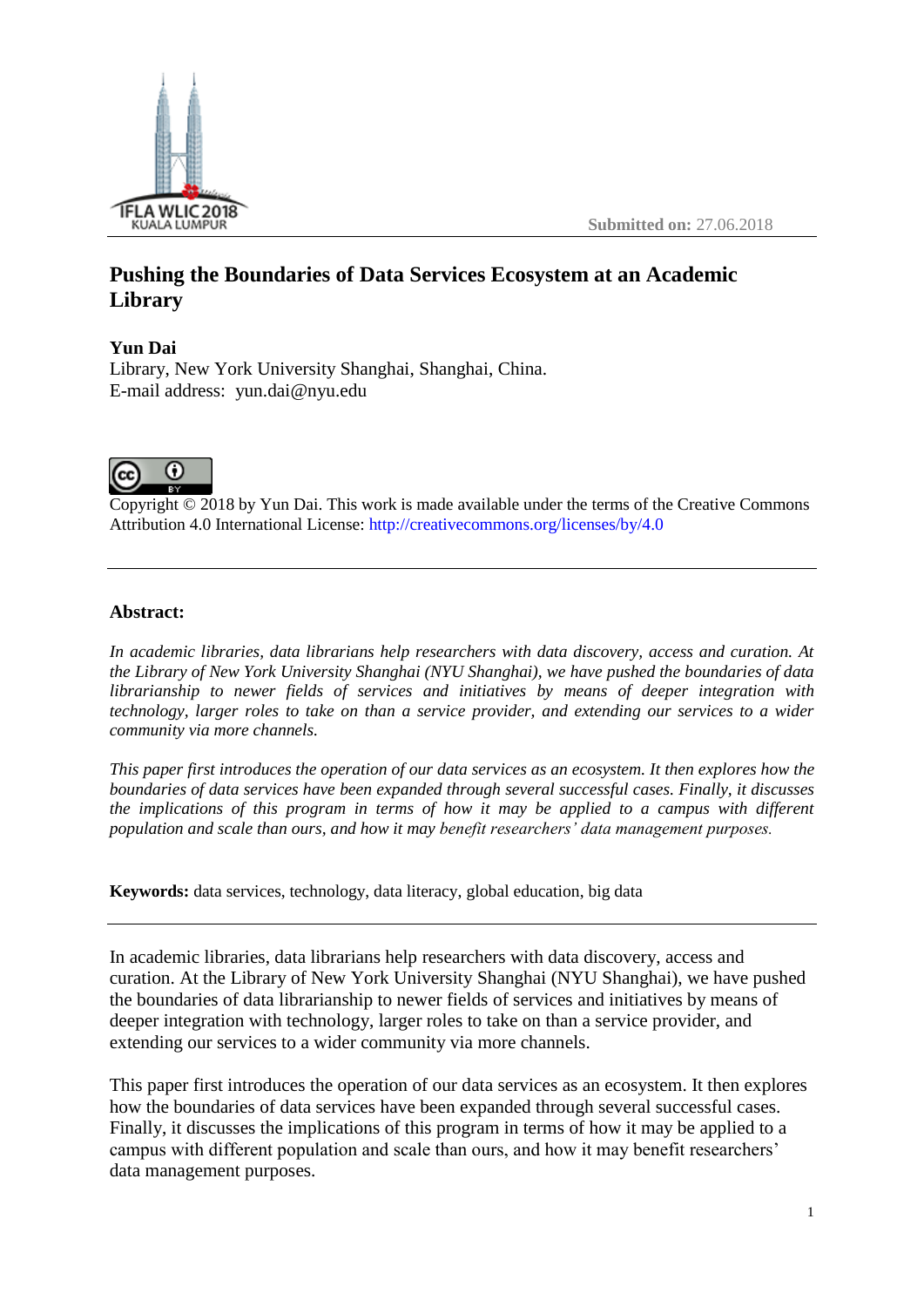# **Data Services Ecosystem**

A glance at the existing practices of how libraries of several leading universities integrate data and technology into daily services reveals at least three service models. The first long existing model takes the form of the statistical and computing consulting group, functioning as an organic unit within the library. The group offers consulting and/or training on statistical programming and computing, data analysis and interpretation, modeling, and research methodology with the primary goal of facilitating research publication and grants application. Such services place mathematical and computational assistance at core where advising on research design and implementation are indispensable. Princeton University Library's Data and Statistical Services<sup>1</sup> and Yale University Library's StatLab<sup>2</sup> have been embracing this model, along with their partners, which usually are the social sciences and digital research institutes<sup>3</sup> and the academic departments<sup>4</sup>.

The second model establishes data services in a full life cycle, including data discovery, data management, data cleaning, data analysis, data visualization, and mapping and GIS. In this model, deep knowledge of statistical and computing methods and software is important yet not as essential as in the first model. NYU Libraries' Data Services<sup>5</sup> and Data and Visualization Services at Duke University Libraries<sup>6</sup> are university libraries that adopt this model. The social sciences divisions of some university libraries have also taken up this model and its variations, such as the Social Science Data and Software unit at Stanford Libraries<sup>7</sup>, and the Research Data Services at the Digital Social Science Center, Columbia University Libraries<sup>8</sup>.

In the third model, the libraries focus on data management or curation without any involvement in data computing services.

At NYU Shanghai, the data services program stands in the middle ground of statistical and computing consulting and data librarianship, where services on data, technology and research methodology converge. We will see how the three elements work to form the service model in the next section of case studies.

Our data services program started operating in 2017. Since then we have built an ecosystem of data services that is structurally agile, adaptable to the arising needs in scholarly activities, and responsive to the ever-changing external trends. The building blocks of this program are (1) technical support and advising for research, teaching and learning; (2) collaborative data projects with other departments; and (3) data literacy programs. In addition, we are actively developing and integrating the data management component into this ecosystem.

At the Library, data technologists partner with subject reference librarians to cover the needs of data use in stages of data discovery, cleaning, analysis, and visualization. The librarians provide data discovery and access services, while the data technologists take over the rest of the needs. One benefit of this one-stop shop model is smooth flow of information and close coordination. For instance, it is very common for reference librarians to introduce users to data technologists for further technical support; on the other hand, data technologists can easily direct users to the reference librarians if they identify data discovery needs from users.

To enrich the skill sets and range of services that we offer, the Library has been bringing one Technology Enhanced Education Fellow each year with expertise in one area. The person tackles the most urgent need of the Library in response to industry changes. The first year we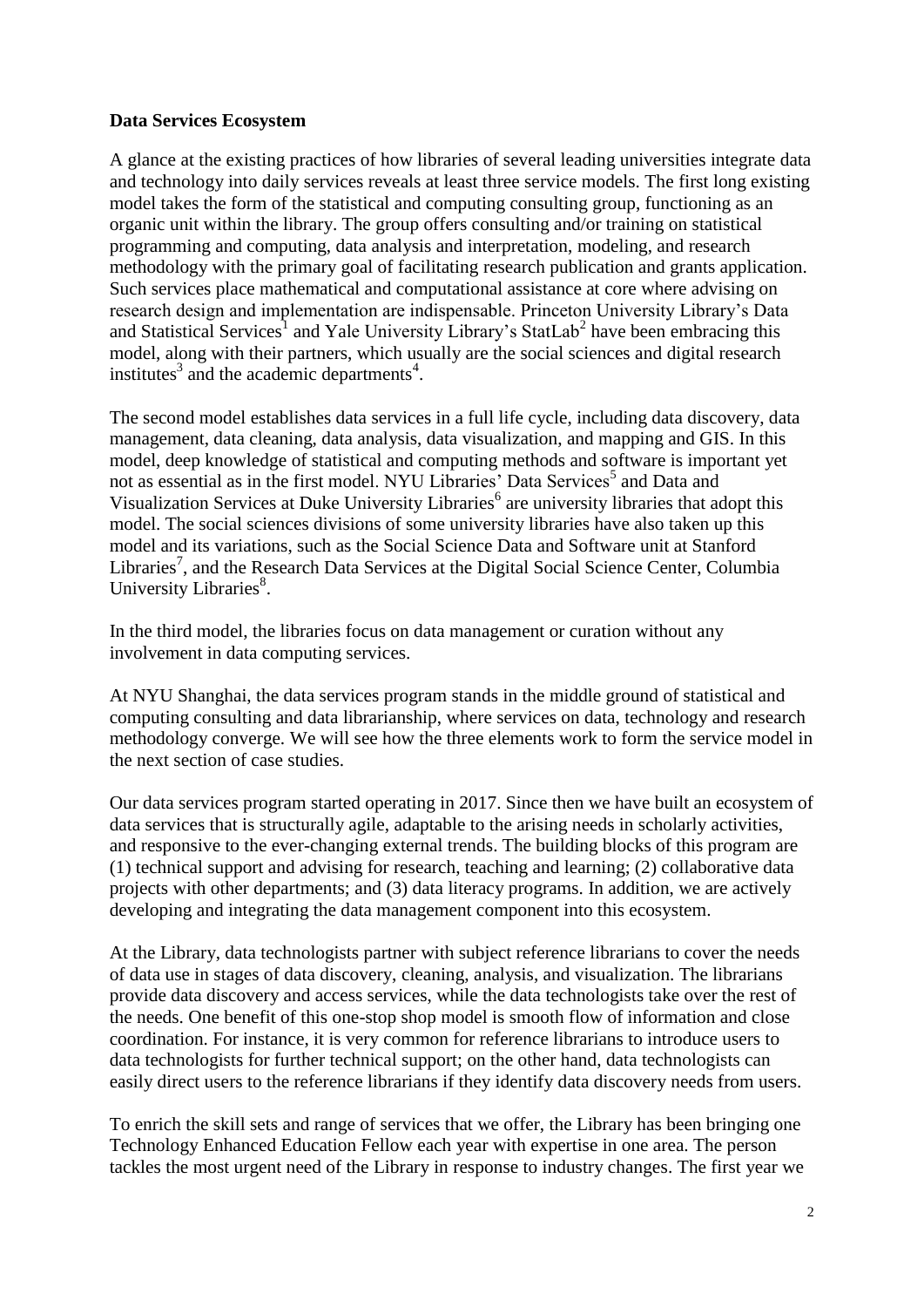hired a technology assessment fellow with expertise in statistical programming to work on the pilot massive online course initiative. The following year we had a fellow to apply machine learning and other technologies to enhancing instructional experiences.

The data services program is structured in the organizational settings, university culture and institutional characteristics of NYU Shanghai. It is a portal campus in the NYU global network and a joint venture between NYU and East China Normal University. Founded in 2012, it is by far a campus with around 1200 enrolled undergraduate students from more than 70 countries and more than 200 full-time international faculty members. Students usually spend their third year studying abroad at New York, Abu Dhabi campus or other global academic centers.

This has affected the ways we deliver the data services program. Being a small population allows us to take the advantage of centrality of communication, and cross the disciplinary borders in research and outreach activities more easily than larger campuses. Being a very young university allows us to create in a semi-startup environment without much of historical burdens. Being part of the NYU global network allows us to leverage the global resources when it goes beyond the capacity of local service offerings. It also means we serve a mobile student body - our contact with our own students relies on face-to-face interactions but also digital channels while they are travelling; meanwhile, our services extend to the study away students from other global sites. However, those traits should not limit our data services program only to campuses sharing similar demographic and environmental features. I will return to this point in the final section of implications.

# **Case Studies**

In this section, I will explore the approaches and attempts towards forming the current data services ecosystem through the success cases for each piece of our service model.

(1) Creating an environment where technology is embedded in daily data services.

The libraries have always been primary service providers of data reference, data collection, and increasingly data curation. Less discussed is the data computing services<sup>9</sup>, although in the era of big data and AI the landscape may be shifting.

Our data services program is part of the research and instructional technology services under the Library. Technology, therefore, is in the gene of the program. The program offers support to and input in research projects and teaching on statistical programming, data visualization, data cleaning, data analysis, GIS mapping, and machine learning with tools such as *R*, *Stata*, *Python*, *D3.js*, *ArcGIS, Carto*, *R Shiny App*, *Tableau*, *Gephi* and *TensorFlow*.

One key element is services on programming and computing where data technologists' skills in the latest technology is an asset to the project team's domain knowledge. We have several successful stories in this regard. In the first case, the GIS specialist visualized NYU Shanghai students' studying away pattern with D3.js for the global affairs office, quantifying the big picture of students travelling and studying within the global network otherwise less visible to the administrators<sup>10</sup>. In the second case, a data technologist built an interactive web application with R's Shiny, allowing for deeper examination of the user needs by survey questions, student groups, and plot types. In another case, the data technologist supported a faculty member's research with Stata programming for needs arising from complicated data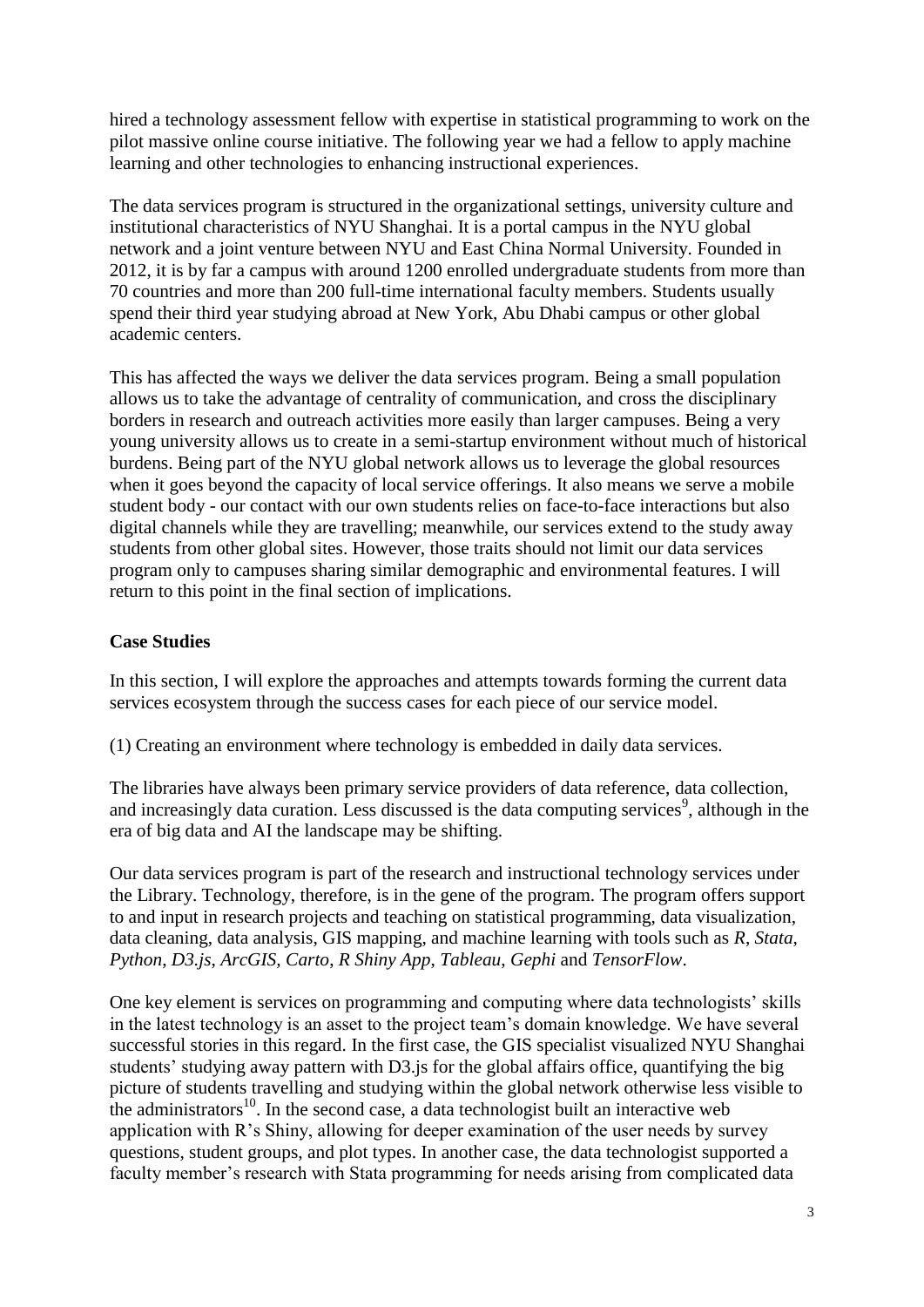structures and statistical modeling. In the last case, the technology fellow used his knowledge in machine learning to train criminal images for a faculty member's investigative psychology project. In all cases, be they scholarly or administrative, data technologists complemented the project team's domain knowledge with their computing and programming skills.

The second key element is workshop delivery, custom instruction or guest lecturing. Data technologists deliver regular workshops on tools of statistical programming, GIS mapping, machine learning and data visualization to faculty and students. We also offer custom in-class instructions to students by faculty request, including web scraping with Python for a business analytics class, Stata programming for a business honors seminar class, and ArcGIS and Story Maps for a Chinese history class.

To stay connected with our users after classroom instructions and when they travel globally, we have developed websites or contents on social media to maintain the contact. For instance, following each data workshop, we would publish a post on WeChat (an ubiquitous social networking app in China) for further self-paced learning pertaining to a recently concluded workshop, each as part of the "Data Resources Mini Series". For instance, a post on data visualization books would be released following a Tableau workshop. This is pushed to every student, faculty, and staff on their mobile devices. Another example is the Stata website<sup>11</sup> initially developed for managing the workshop materials. But it has grown to be larger than a workshop site, when local and exchange students from other campuses keep accessing the tutorials on the website for self-paced learning when they travel globally. The site attracted traffic from more than 30 countries/regions since its launch date.

The third key element of our data services program is consulting, advising, or occasionally some coaching, on statistical programming, modeling, and debugging in the context of research design implementation. In one case, a senior student came to the data technologist to get help for her capstone project on a sociology topic within a tight timeline. She came with basic knowledge of statistics, little experience with statistical software, and limited training in research methodology. In this case, some individual coaching on a bit of everything statistical modeling, programming, and research design implementation - was inevitable. Technical assistance and statistical consulting were offered in each step of research workflow to the advisee.

The boundary of the Library's data services has thus been expanded by facilitating research and teaching as a technical partner to faculty, students and administrators who conduct research. Leveraging social media and digital platforms also allows us to magnify the reach of services to a larger group of library service users than if we offer only face-to-face services.

(2) Partnership with other departments to develop data products and research projects.

In the increasingly more data-driven world of research, opportunities abound for libraries to become more than data services providers but collaborators and partners, locally with departments and administrators and even with the larger community $12$ .

Our *Chinese Datasets Archive<sup>13</sup>*, an ongoing collaboration between our Library and the Data Science Center, is an example in this regard that seeks to tackle the challenges in discovering datasets<sup>14</sup>. This portal is a searchable catalogue of open Chinese datasets. The portal features a variety of data types (statistical, GIS, textual, images etc.), data sources (survey data, web scraped data, administrative data etc.), and subject areas. It serves as a starting point for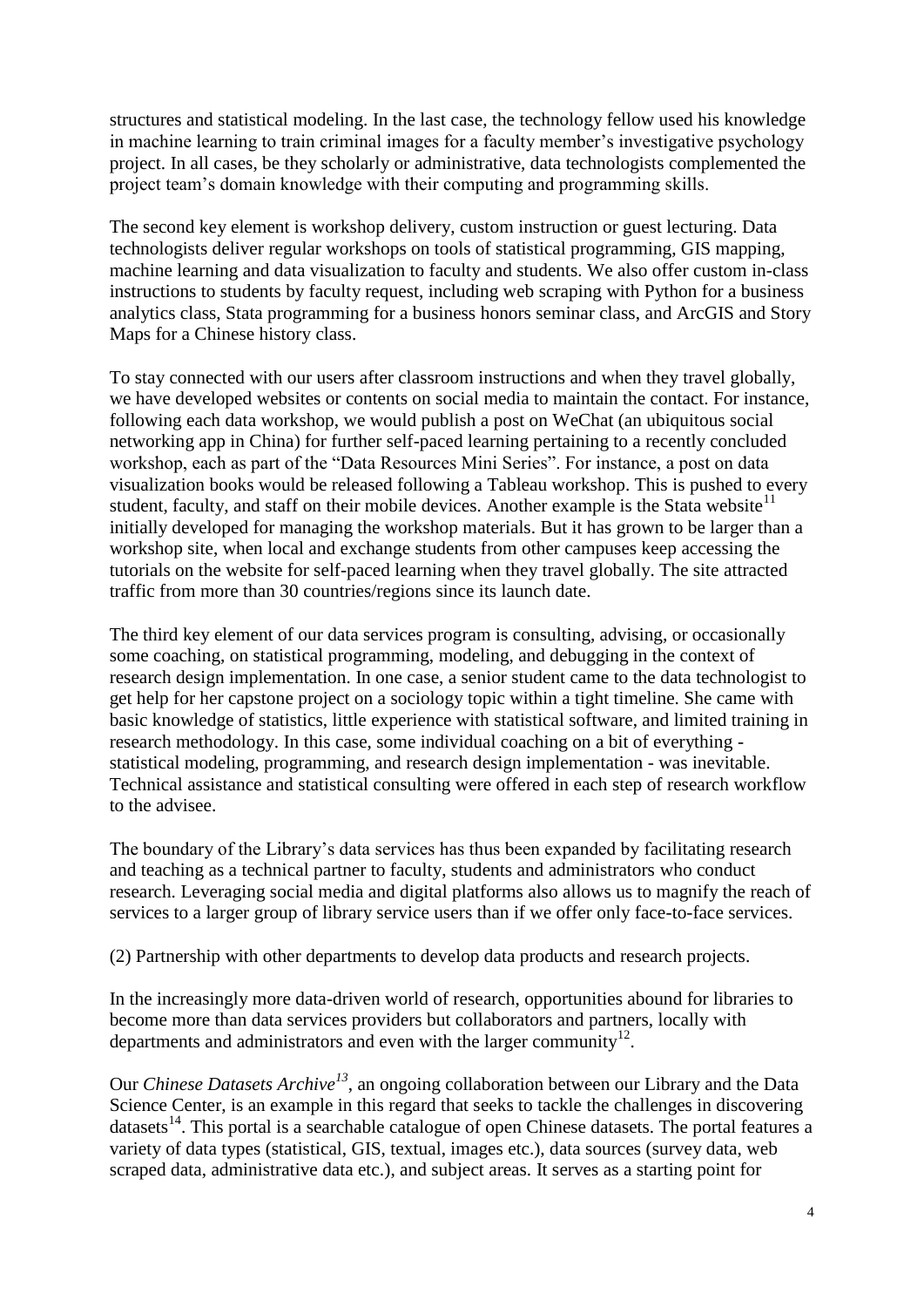researchers and students to search for open data on China. Faculty members also use the portal in teaching data science courses, such as Introduction to Machine Learning.

The Library was approached by the Data Science Center with a prototype of the data portal, at the time ambiguously defined regarding its scope, loosely configured regarding its structure, and limited in dataset listings. The project team was formed consisting of a library data services technologist, a Data Science Center administrator and a university web services developer. The Library's role evolved soon from a consultant to an equal partner deeply involved in every aspect of its creation - restructuring the datasets organization, identifying datasets, reviewing the datasets' quality, describing datasets, tracking the status of hosting websites, and making sure the listed datasets comply with laws and regulation governing datasets acquisition and other activities to avoid any risks and controversies.

At the first stage, we revamped the portal with what was most feasible and solicited feedback from scholars globally. The reference librarians also offered critical comments for improvement, based on which in the second stage of development we enhanced several features, including the more complete metadata labels for users to reliably decide whether to make efforts to access a dataset hosted elsewhere.

The Chinese Datasets Archive is but one example of how we work with other departments to develop products that benefit communities local and larger. There are other projects, on a lesser scale, which made use of data technologists' skills. For instance, the data technologist once worked with the academic advising department to evaluate admission metrics in relation to students' first-year academic outcomes. The result was a compiled report submitted to the university's admissions committee.

In all cases, the data technologists' knowledge and expertise were deeply valued and contributed to the projects with their technical skills and insights into data. The boundary of the data services has been again expanded by establishing ourselves not only as service providers but creators of useful resources.

(3) Collaborating with university-wide initiatives to lead data literacy campaigns and events.

One challenge of libraries' data services is to find its niche in the larger "data ecosystem" of the university. For instance, what is the role of the data services program in relation to the activities and events hosted by the research institutes, such as the data science center or the business analytics center? They are the knowledge hubs with groups of interdisciplinary scholars conducting the most advanced research with quantitative and computational methods. Besides, what is the comparative advantage of our program, such as the workshops, to the formal courses teaching data science? Between the two extremes of the "data spectrum", where are we?

As the data services program evolved, we have found ourselves a spot somewhere in the middle: our program can be and should be complementary to the course offerings and the formal scholarly activities. One way to categorize our data services program is to view it as data literacy efforts. Let the data scientists be data scientists, and we can be the "ambassadors" bridging the gap between those with little interest and knowledge in data science and the seasoned data practitioners. Academic libraries are the ideal places to host such events. For instance, the New York University Health Sciences Library<sup>15</sup> developed a series of classes to help attendees overcome gaps in acquiring data skills, which tackled one data skill each time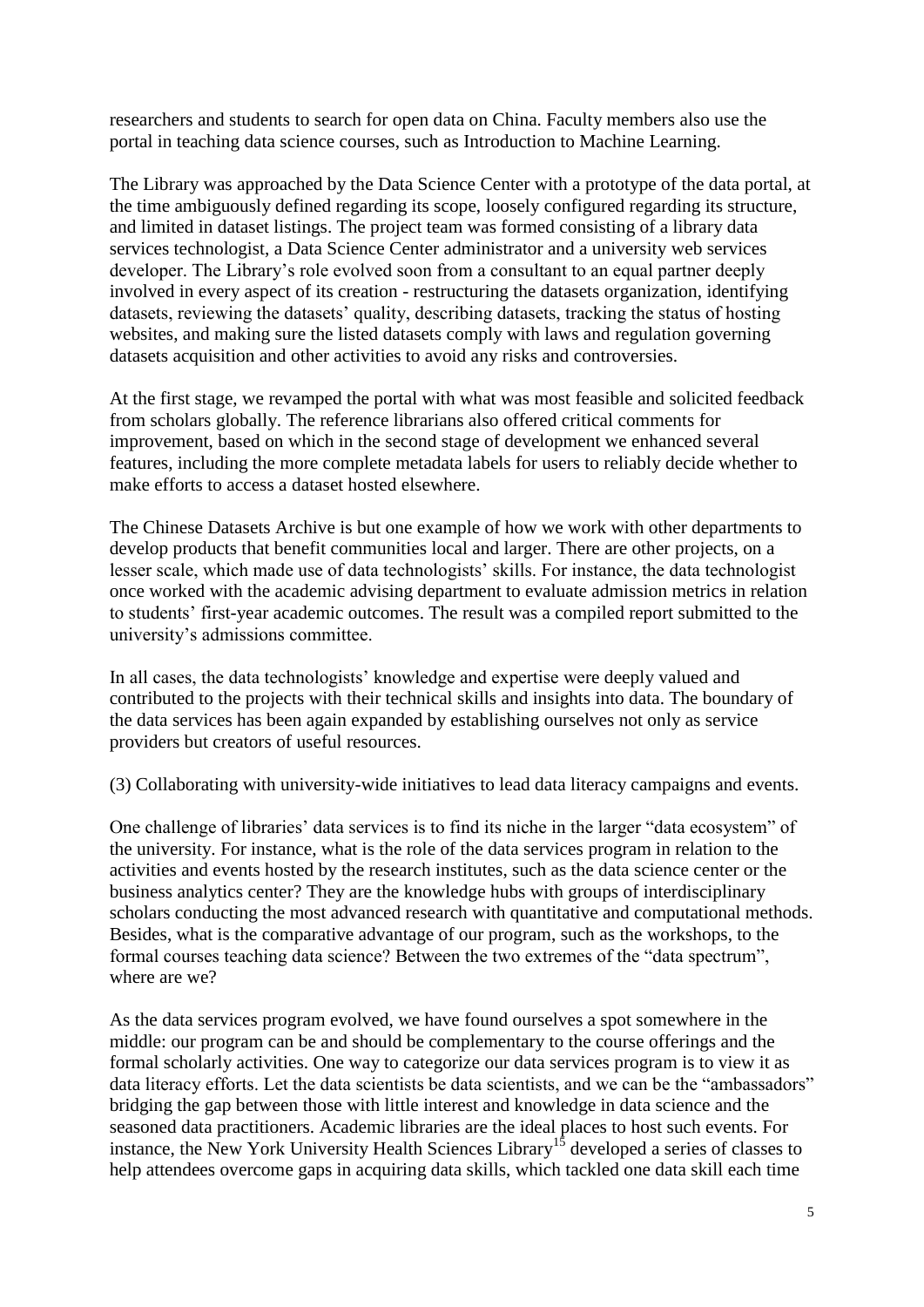in data management and visualization. The program also increased the library data services' visibility.

In the design of our workshops and other services, we have been offering technical support where not covered in classes; programming and computing support where a researcher looked for technical input to complement his or her domain knowledge; and workshops with important topics often neglected in formal academic training but sought after in industries. As such, we also turn potential competitors in service offerings to collaborators.

In addition to the technical workshops and consulting we have been providing to the university, we were collaborating with the university's Committee of Critical Inquiry for a live conversation on "Lying with data" to explore how studies, reports, visualizations and narratives built upon numbers, statistics, and algorithms conceal and mislead as much as they reveal. It brings various perspectives together through case studies and open discussions on, for instance, what biases could trap us in statistical reasoning and what lessons we could learn from cases of falsified and fabricated data in scientific studies. The Committee was convened by the university leadership with members from faculty, staff and students to address critical thinking, which is a larger platform to mobilize resources and call attention to the data literacy topics. We expand the boundary of data services, therefore, by extending our services to a wider group of audience.

# **Implications**

I discussed our data services program in the context of NYU Shanghai campus. However, the service model can be applied to other academic libraries, if we translate the benefits of a small university into the organizational settings. This would mean: (1) Create a flatter structure where information exchange is at lower costs. This would include communication within the library between librarians and technologists, and externally with the academic departments to be sensitive to their needs. (2) Find your niche in the university's larger data services ecosystem. In our case, we place ourselves in the position of data literacy advocates; we maintain a relationship with the data science research hubs where we can be a collaborator on data projects; we also work with university-wide platforms to promote literacy programs to the more general audience. (3) Be adaptive and responsive to the fast-changing needs in the research world and the industries, and develop skill sets that are up-to-date to serve the people who are often smarter than ourselves. These three methods should be applicable in campuses independent of their sizes.

Another implication of our service model in data management is less formal but more organic. Data curation is not crystallized yet in our service model but embedded in many designs. In the technical workshops and consulting, research workflow and reproducibility have been at the heart of our concern. For instance, in many statistics courses, concepts, equations and models are taught but not code and data reproducibility. We make sure this is included and emphasized in the statistical programming or machine learning workshops we offer. Additionally, workshops on GitHub, Zotero and Google Scholar profile touch upon the management needs directly regarding versioning and file management. Moreover, as part of the NYU global network, the researchers can always turn to NYU New York for data management needs, where the data librarians assist with data management planning for grant applications and reproducibility purposes.